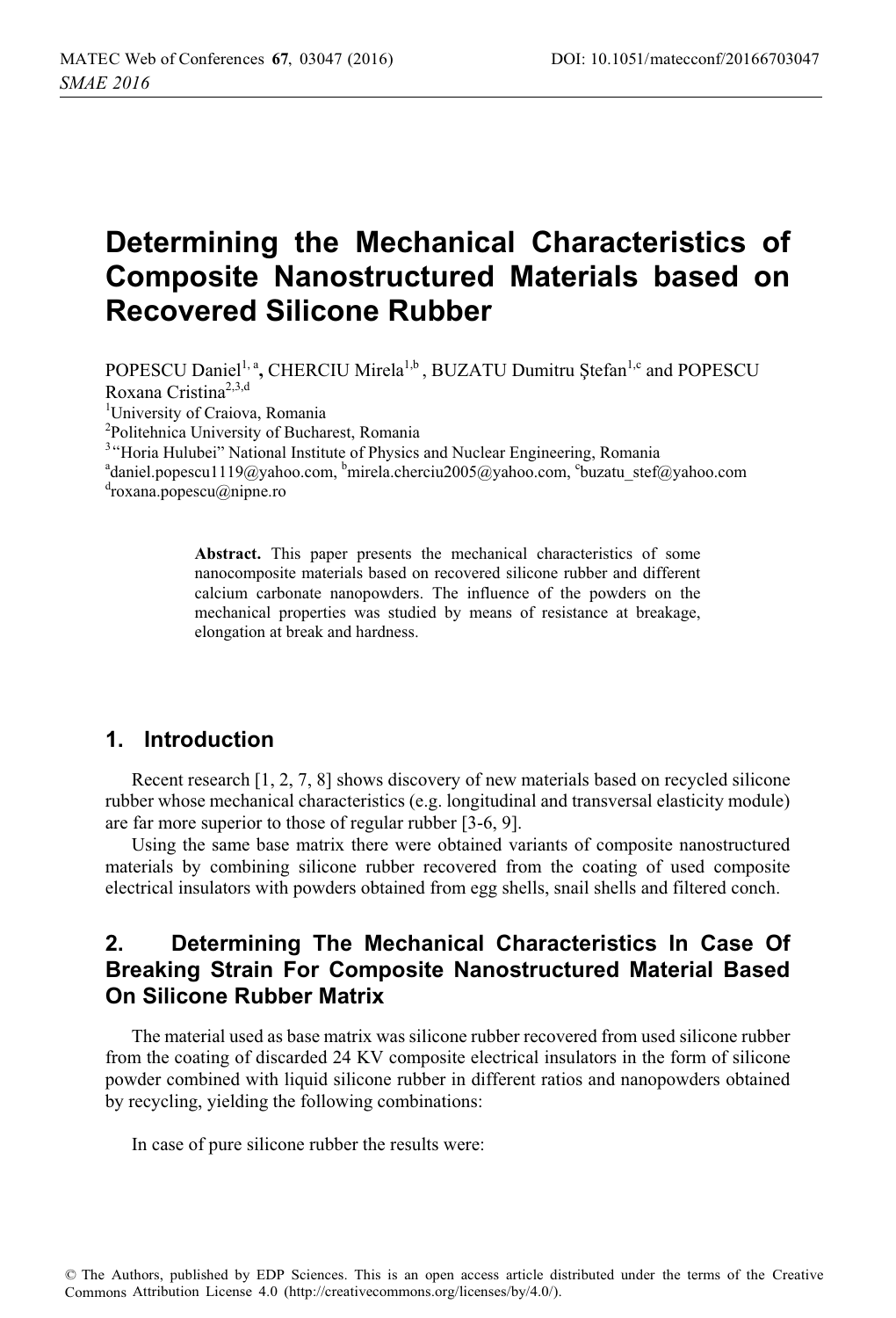|  | TABLE 1- EVALUATION OF MECHANICAL PROPERTIES (RESISTANCE AT BREAKAGE,  |
|--|------------------------------------------------------------------------|
|  | ELONGATION AT BREAK AND HARDNESS) FOR SAMPLES OF PURE SILICONE RUBBER; |

| Resistance at breakage             | Elongation at break           | Hardness    |
|------------------------------------|-------------------------------|-------------|
| [ $\sigma$ r/daN/cm <sup>2</sup> ] | $\lceil \delta r / \% \rceil$ | $\sim$ shA) |
|                                    | 540                           |             |

#### Liquid silicone rubber (70%) combined with silicone powder (30%): TABLE 2 - EVALUATION OF MECHANICAL PROPERTIES (RESISTANCE AT BREAKAGE, ELONGATION AT BREAK AND HARDNESS) FOR SAMPLES OF LIQUID SILICONE RUBBER  $(70\%)$  + SILICONE POWDER  $(30\%)$

| Resistance at breakage                     | $\text{SILICONEL I V WDER} \left( \text{JU} / \text{0} \right)$<br>Elongation at break | <b>Hardness</b> |
|--------------------------------------------|----------------------------------------------------------------------------------------|-----------------|
| $\lceil \sigma r / \text{daN/cm}^2 \rceil$ | $\delta r / \%$                                                                        | ™shA            |
| -46                                        | 320                                                                                    |                 |

Liquid silicone rubber (68%) combined with silicone powder (29%) and snail shell powder (3%), (Fig. 1):



Fig. 1 - Technical plate from liquid silicone rubber  $(68%)$  + silicone powder  $(29%)$  + snail shell powder (3%);

#### TABLE 3- EVALUATION OF MECHANICAL PROPERTIES (RESISTANCE AT BREAKAGE, ELONGATION AT BREAK AND HARDNESS) FOR SAMPLES OF LIQUID SILICONE RUBBER  $(68\%)$  + SILICONE POWDER  $(29\%)$  + SNAIL SHELL POWDER  $(3\%)$ ;

| Resistance at breakage                | Elongation at break | Hardness    |
|---------------------------------------|---------------------|-------------|
| <sup>[</sup> σr/daN/cm <sup>2</sup> ] | $\delta r / \%$     | $\sim$ shAi |
|                                       | 300                 | 60          |

Liquid silicone rubber (68%) combined with silicone powder (29%) and filtered conch powder (3%):

TABLE 4 - EVALUATION OF MECHANICAL PROPERTIES (RESISTANCE AT BREAKAGE, ELONGATION AT BREAK AND HARDNESS) FOR SAMPLES OF LIQUID SILICONE RUBBER  $(68\%)$  + SILICONE POWDER  $(29\%)$  + FILTERED CONCH POWDER  $(3\%)$ ;

| .                         |                     |          |
|---------------------------|---------------------|----------|
| Resistance at breakage    | Elongation at break | Hardness |
| [σr/daN/cm <sup>2</sup> ] | $\delta r / \%$     | ™shA     |
| າດ                        | 260                 |          |

Liquid silicone rubber (68%) combined with silicone powder (29%) and egg shell powder (3%):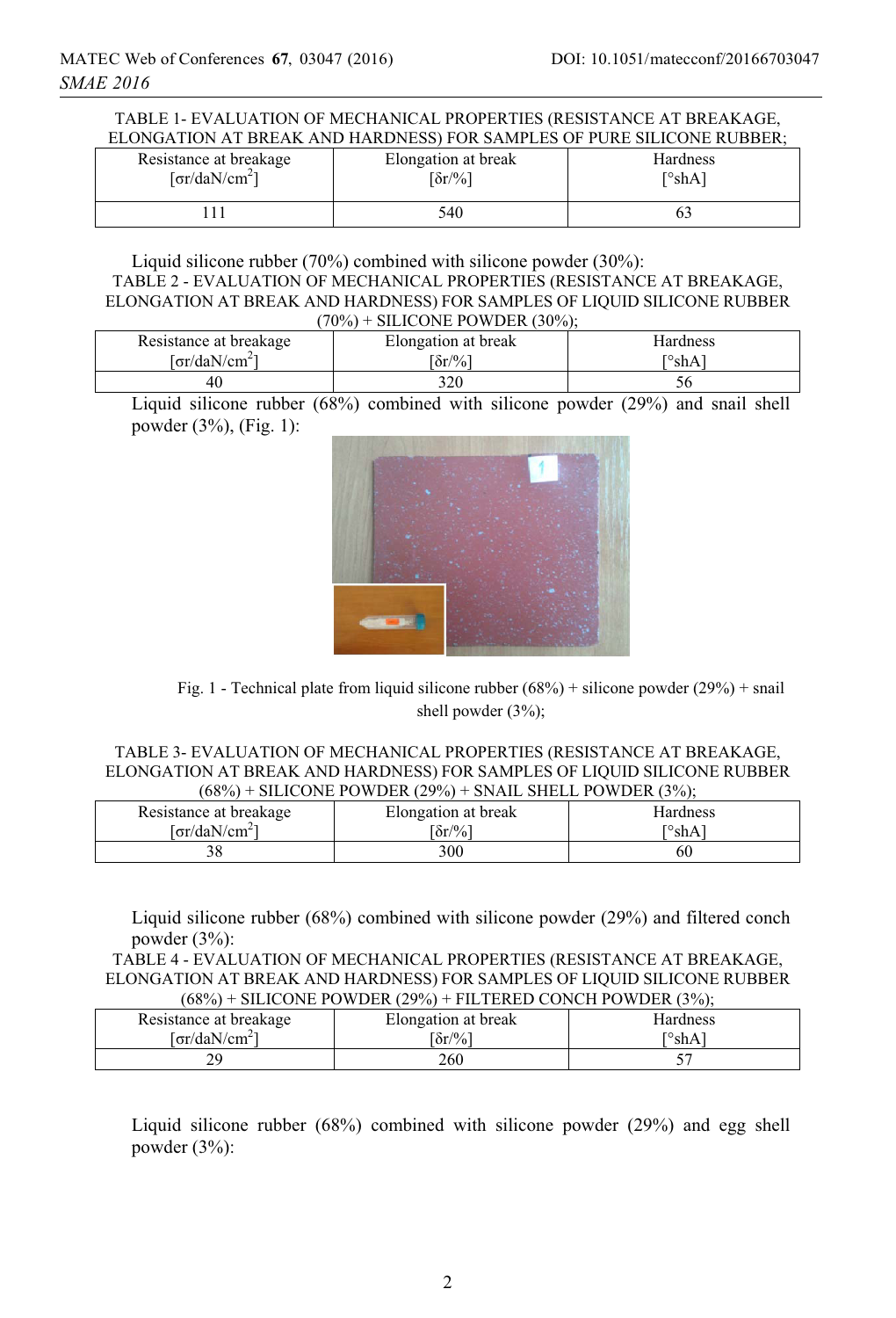ELONGATION AT BREAK AND HARDNESS) FOR SAMPLES OF LIQUID SILICONE RUBBER  $(68\%)$  + SILICONE POWDER  $(29\%)$  + EGG SHELL POWDER  $(3\%)$ TABLE. 5 - EVALUATION OF MECHANICAL PROPERTIES (RESISTANCE AT BREAKAGE,

| , , , , , ,               |                     |          |
|---------------------------|---------------------|----------|
| Resistance at breakage    | Elongation at break | Hardness |
| [σr/daN/cm <sup>2</sup> ] | $\delta r / \%$     | ™shAì    |
|                           | 340                 |          |

Research has determined the maximum amount of silicone powder absorbed by the liquid silicone rubber (liquid silicone rubber 42,6% and silicone powder 57,4%):

```
TABLE 6 – EVALUATION OF MECHANICAL PROPERTIES (RESISTANCE AT BREAKAGE, 
ELONGATION AT BREAK AND HARDNESS) FOR SAMPLES OF LIQUID SILICONE RUBBER 
                     (42,6%) + SILICONE POWDER (57,6%)
```

| Resistance at breakage    | Elongation at break | Hardness |
|---------------------------|---------------------|----------|
| Γσr/daN/cm <sup>2</sup> ] | $\delta r / \%$     | ™shA     |
|                           | 260                 | 46       |



Fig. 2- Resistance at breakage for samples with different percents of recovered silicone powder and nanopowder;



Fig. 3- Elongation at break for samples with different percents of recovered silicone powder and nanopowder;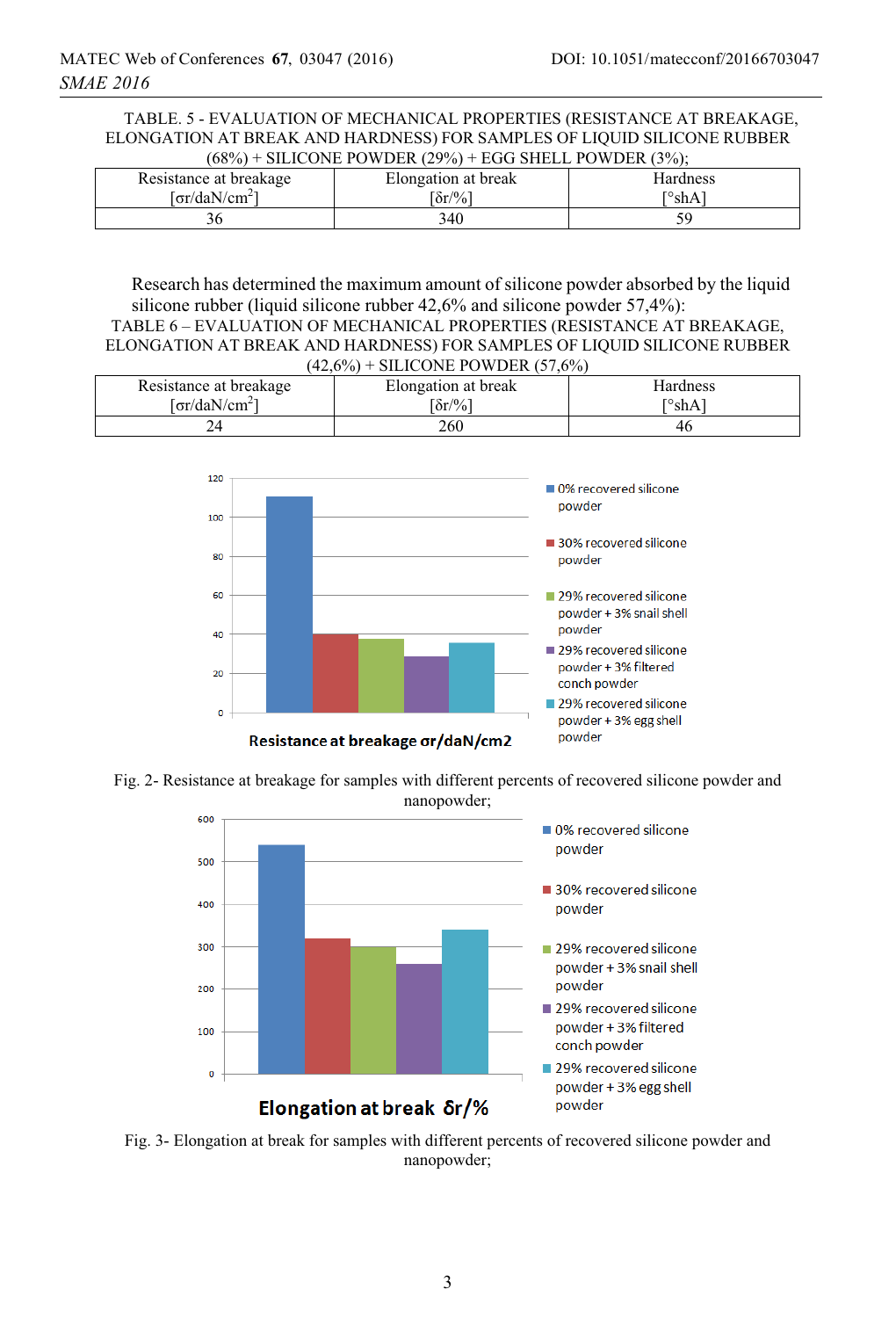



The mechanical properties of the evaluated composite samples (resistance at breakage, elongation at break, respectively hardness) vary from the sample made of pure silicone rubber and 30% recovered silicone powder. The resistance at breakage decreases with the addition of the calcium carbonate nanoparticles, while the elongation at break increases for the case of egg shell powder. Regarding the resistance at breakage, the behavior is different: an increased hardness is recorded for all of the composite samples, the snail shell samples showing the best characteristics.

# **3. Conclusions**

The new material is based on a matrix of silicone rubber recovered from 24 KV composite electrical insulators.

The largest value of the unit breaking force or appears in case of "pure" silicone rubber, and decreases with the introduction of nanostructured components: snail shell powder 38 daN/cm<sup>2</sup>, filtered conch powder 29 daN/cm<sup>2</sup> and egg shell powder 36 daN/cm<sup>2</sup>.

Elongation at break  $\delta r$  also decreases from 540% in case of pure silicone rubber to 340% for the egg shell powder, 320% for silicone powder, 300% snail shell powder and 260% in case of filtered conch powder.

The measured hardness decreases from 63°shA (pure silicone rubber) to 57°shA (filtered conch powder), 59°shA (egg shell powder) and 60°shA (snail shell powder)

For the maximum combination of silicone rubber and silicone powder, the mechanical characteristics present minimum values:  $\sigma$ r=24 daN/cm<sup>2</sup>;  $\delta$ r=260%; D=46°shA.

### **References**

- 1. D. Popescu, Investigation The Microstructure Of Silicone Rubber Recovered From Composite Electrical Insulators, Annals of the ORADEA UNIVERSITY , FASCICLE of MANAGEMENT and TECHNOLOGICAL ENGINEERING, XX( X), 4125-4129, (2011).
- 2. D. Popescu, Elements Regarding The Analysis Of Silicone Rubber Characteristics Obtined From Used Tile Of Electrical Composite Insulators, Annals of the ORADEA UNIVERSITY , FASCICLE of MANAGEMENT and TECHNOLOGICAL ENGINEERING, XI( XXI), no 1, 2106-2110, (2012).